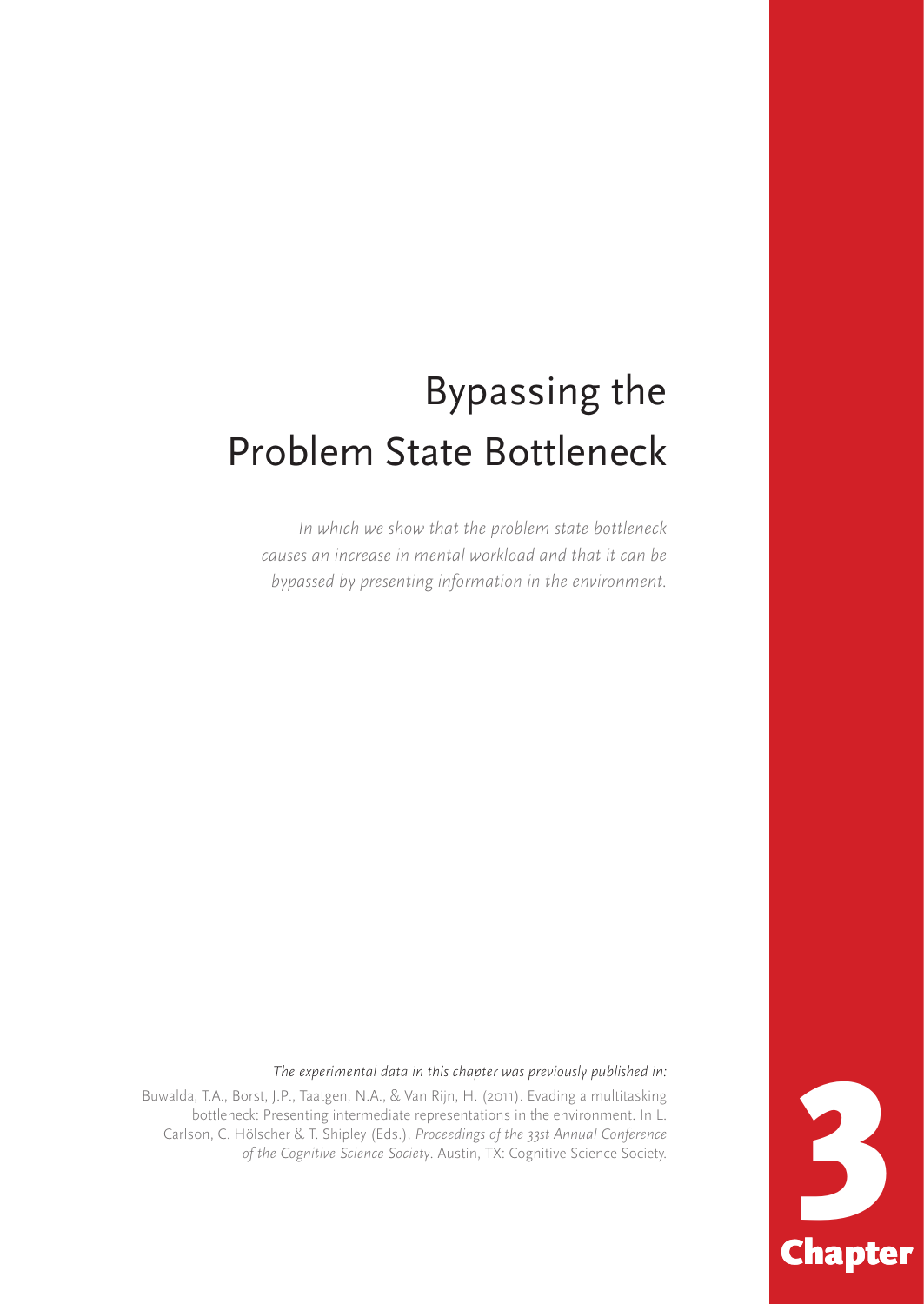# *Abstract*

*Objective: In this paper we investigate whether external support can prevent negative effects of the problem state bottleneck in human multitasking. Background: Previously, it was shown that the problem state resource – a central element in working memory that maintains current task information – can only be used for one task at a time. When the problem state resource is required for multiple tasks concurrently, performance decreases.*

*Method: To see whether external support reduces the effects of the problem state bottleneck, we measured performance and pupil dilation (to assess mental workload) during an experiment that manipulated the use of the problem state resource.*

*Results: It was shown that the effects of the problem state bottleneck on response times and accuracy diminished when problem state information was presented externally. However, we did not find a difference in mental effort between the two conditions. A cognitive model was used to show that the participants behaved rationally: they only used the information in the environment when more than one problem state was required to do the task, thus only when it improved their performance.*

*Conclusion: We conclude that external support can be used to bypass the problem state bottleneck, but that external support is only beneficial when multiple problem states are required to do a task.*

*Application: These results should be taken into consideration when designing interfaces and tasks: users should at most need a single mental representation to carry out a task. Otherwise, response times and number of errors will increase.*

**Chapter**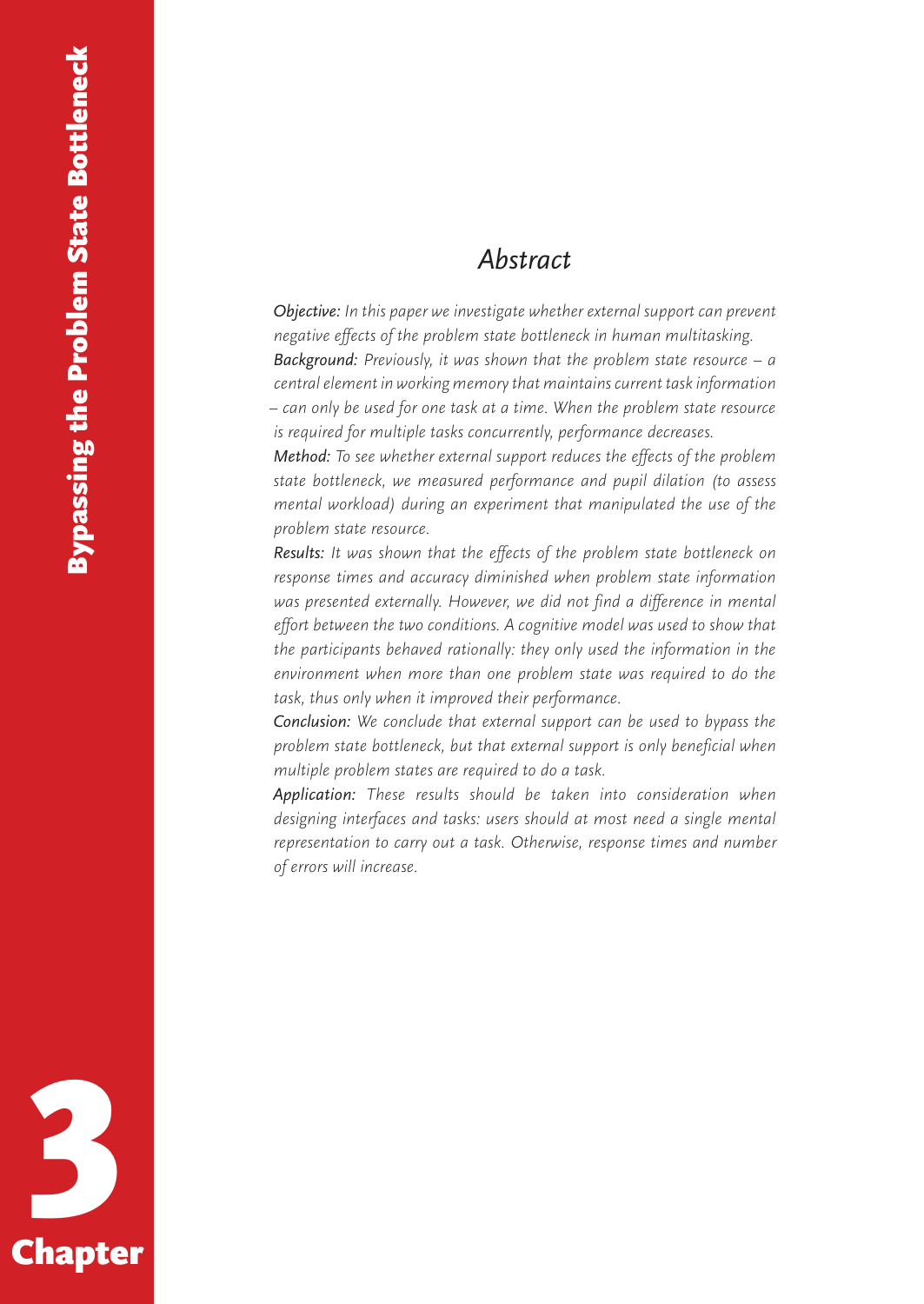## **Introduction**

Multitasking is all around us. González and Mark (2004) have shown that people switch on average every 3 minutes between tasks in a typical office environment. In addition, a recent study showed that every generation 'multitasks' more than the previous generation in their free time (Carrier et al., 2009). However, it is also well known that performance on individual tasks suffers from multitasking. In the field of sequential multitasking (i.e., switching between tasks, Salvucci, Taatgen, et al., 2009), theorists have focused on the disruptive effects of interruptions (e.g., Gillie & Broadbent, 1989; Monk et al., 2008). Likewise, the concurrent multitasking literature has identified several processing bottlenecks that lead to decreased performance when two tasks are performed at the same time (e.g., Broadbent, 1958; Keele, 1973; Pashler, 1994; Salvucci & Taatgen, 2008; Wickens, 1984, 2002). One cause of multitasking interference, both in concurrent and sequential multitasking, is the problem state bottleneck (Borst, Taatgen, & Van Rijn, 2010).

 The problem state is defined as the element in working memory that can be used without any time cost (Anderson, 2005), unlike other elements in working memory (see e.g., McElree, 2001). It is used to represent intermediate information in a task, for example, ' $3x = 15$ ' when solving ' $3x - 5 = 10$ '. Previously, we have shown that the problem state resource can contain at most one chunk of information, and therefore causes multitasking interference when required by multiple tasks at the same time (Borst, Taatgen, & Van Rijn, 2010). In a dual-task paradigm, participants needed a problem state for none, one, or both of the tasks. In the condition where subjects needed a problem state for both tasks, performance decreased considerably both in reaction times and accuracy as compared to the other conditions. Supported by a cognitive model, this was taken as an indication of a problem state bottleneck. Further evidence for a problem state bottleneck was provided by Salvucci and Bogunovich (2010), who showed that when subjects had to switch between an e-mail and a chat task, they chose switch points at which they did not have to maintain a problem state.

Given that the problem state bottleneck can lead to a decrease in performance, both in laboratory and real-life settings, we investigated how this bottleneck can be bypassed. In this article we describe an experiment in which participants had to perform two tasks at the same time. The first condition of the experiment is a replication of our previous study (Borst, Taatgen, & Van Rijn, 2010), and should result in problem state interference. In the other condition, we presented supporting information on the screen, thereby offloading possible internal representations to the environment (e.g., Kirsh, 1995). We hypothesized that the interference effects disappear in this condition. A second question that we address in this article is whether the problem state bottleneck causes an increase in mental workload, and whether this possible increase disappears with external support. To assess the level of mental workload during the experiment we measured pupil dilation (e.g., Beatty, 1982). Finally, to show that a problem state bottleneck can account for the observed behavior, we present a computational cognitive model. In the remainder of this article, we first describe the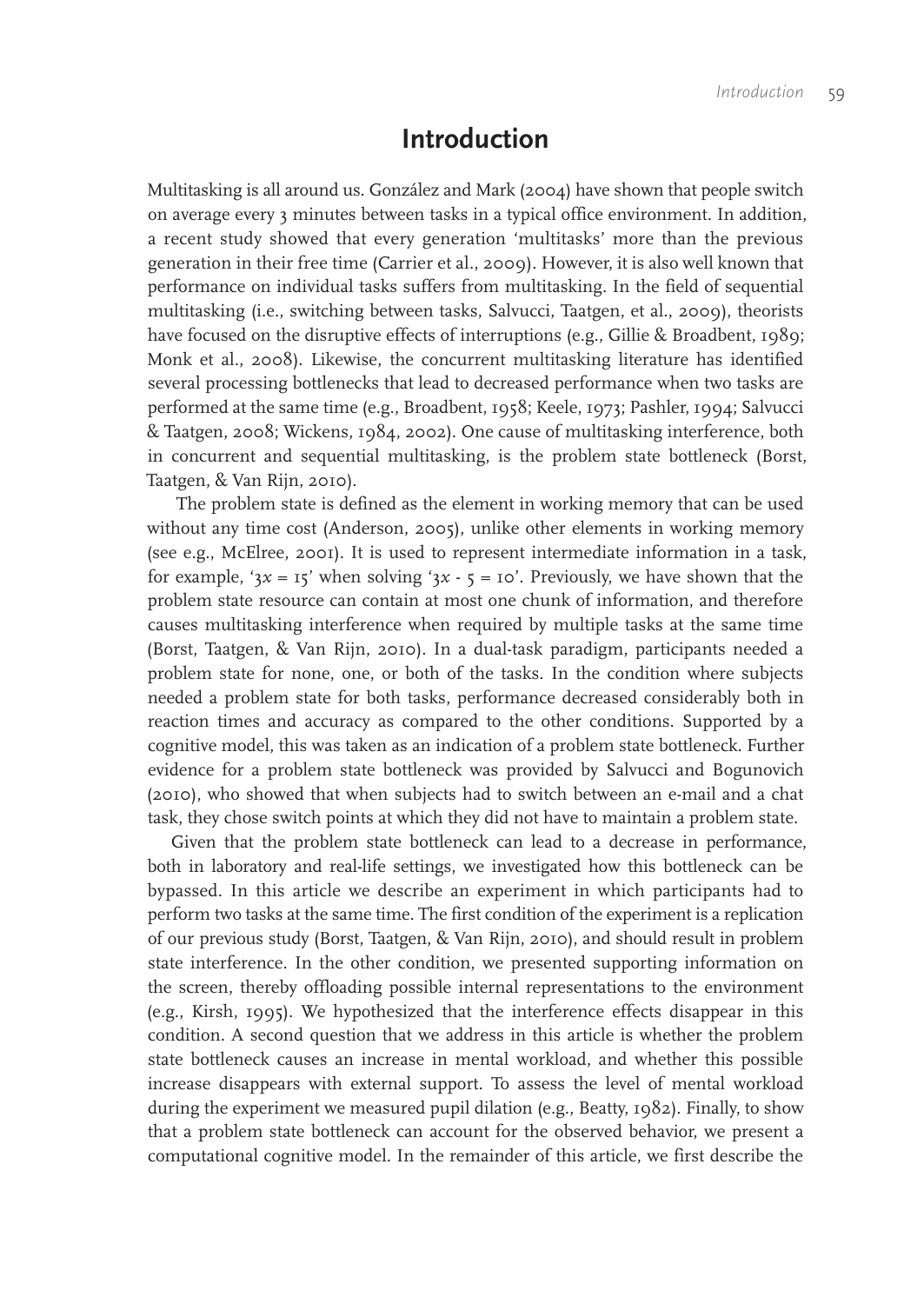used methodology, followed by the results of the experiment, the model description and results, and a general discussion.

# **Method**

In the experiment, based on earlier experiments by Borst, Taatgen, and Van Rijn (2010), participants had to perform two tasks concurrently: a subtraction task and a text-entry task. Both tasks were presented in two versions: an easy version in which there was no need to maintain a problem state, and a hard version in which participants had to maintain a problem state from one response to the next. In the current paper we extended the original setup with a condition in which the problem state of the subtraction task is displayed on the screen (the support condition), reducing the need for mentally maintaining a problem state in the hard subtraction condition. Thus, the experiment had a  $2 \times 2 \times 2$  factorial within-subjects design (Subtraction Difficulty  $\times$ Text-Entry Difficulty × Support).

## **Pupil Dilation**

To assess mental workload, pupil dilation was measured throughout the experiment. Since the 1960s, pupil size is known to reflect mental activity (e.g., Hess & Polt, 1964) and memory load (e.g, Kahneman & Beatty, 1966). In 1982, based on a large body of research, Beatty argued that pupil dilation could be used as a physiological measure of mental effort, because it reflects "within-task, between task, and between-individual variations in processing demands" (Beatty, 1982, p. 276; see for a more recent review, Steinhauer & Hakerem, 1992). From an applied perspective, Iqbal and colleagues used pupil dilation to study mental workload in a route planning and in a document editing task (Iqbal, Adamczyk, Zheng, & Bailey, 2005). The use of pupil dilation allowed them to track mental workload throughout the tasks, and identify opportunities to interrupt users on points of low workload. In the current task we measured pupil dilation to see if the decrease in performance when participants have to use multiple problem states concurrently is linked to an increase in mental effort, and if this possible increase disappeared when participants receive external support in the subtraction task.

## **Participants**

Thirty-three students of the University of Groningen participated in the experiment for course credit or monetary compensation of  $\epsilon$ 10. Four participants were rejected because they scored less than 75% correct where the other participants scored >95% correct. Two participants were rejected because they did not adhere to task instructions, and three because of recording problems of the eye tracker. This leaves 24 complete datasets (17 female, age range  $18-43$ , mean age 20.5). All participants had normal or corrected-to-normal visual acuity. Informed consent as approved by the Ethical Committee Psychology of the University of Groningen was obtained before testing.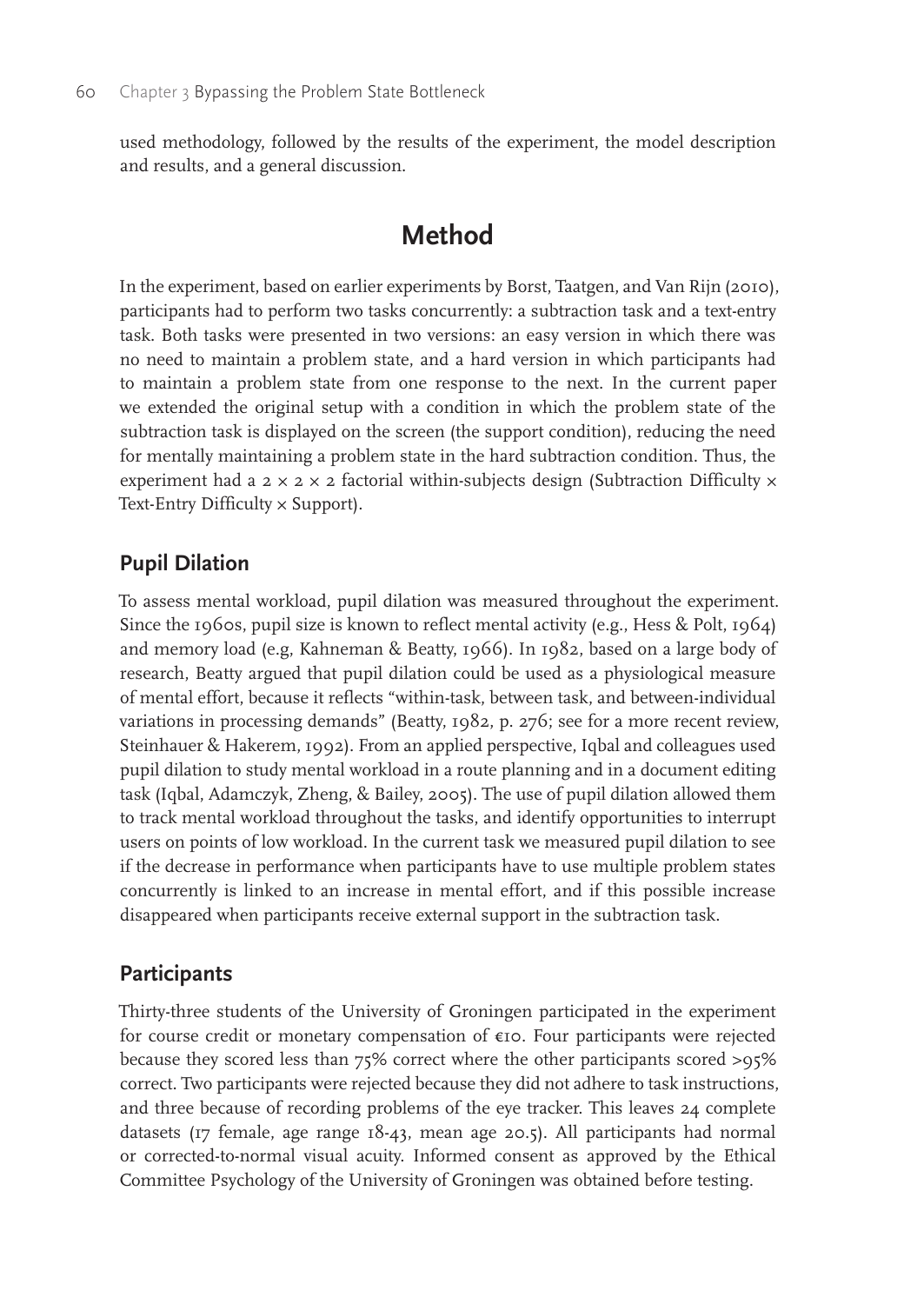

Figure 3.1 The experiment in the support condition. The '|' indicates that there is currently no carry, it will turn into a '1' when a carry has to be processed. Note that in the real experiment one of the tasks would be disabled at any given moment.

## **Design**

During the experiment, participants had to perform a subtraction task and a text-entry task concurrently. The subtraction task was shown on the left side of the screen, the text-entry task on the right (see Figure 3.1). Participants had to alternate between the two tasks: after entering a digit, the subtraction interface was disabled, forcing the participant to subsequently enter a letter. After entering a letter, the text-entry interface was disabled and the subtraction interface became available again.

The subtraction task is shown on the left side of Figure 3.1. Participants had to solve 10-column subtraction problems in standard right to left order. However, at each point in time, only a single column was visible. Although the problems were presented column by column, the participants were instructed that the separate columns in a trial were part of a 10-column subtraction problem (in the practice phase participants started out with a normal 10-column layout, only later they switched to solving the problems column by column). Participants had to enter the digits by clicking on the on-screen keypad with the mouse. In the easy, no problem state version, carrying was never needed because the upper digit was always larger or equal to the lower one. In contrast, the hard version required participants to carry six times out of 10 possible columns. The assumption is that participants use their problem state resource to store whether a carry is in progress.

The interface for the text-entry task is shown on the right in Figure 3.1. Participants had to enter 10-letter strings by clicking on the on-screen keyboard. In the easy version these strings were presented one letter at a time and participants had to click the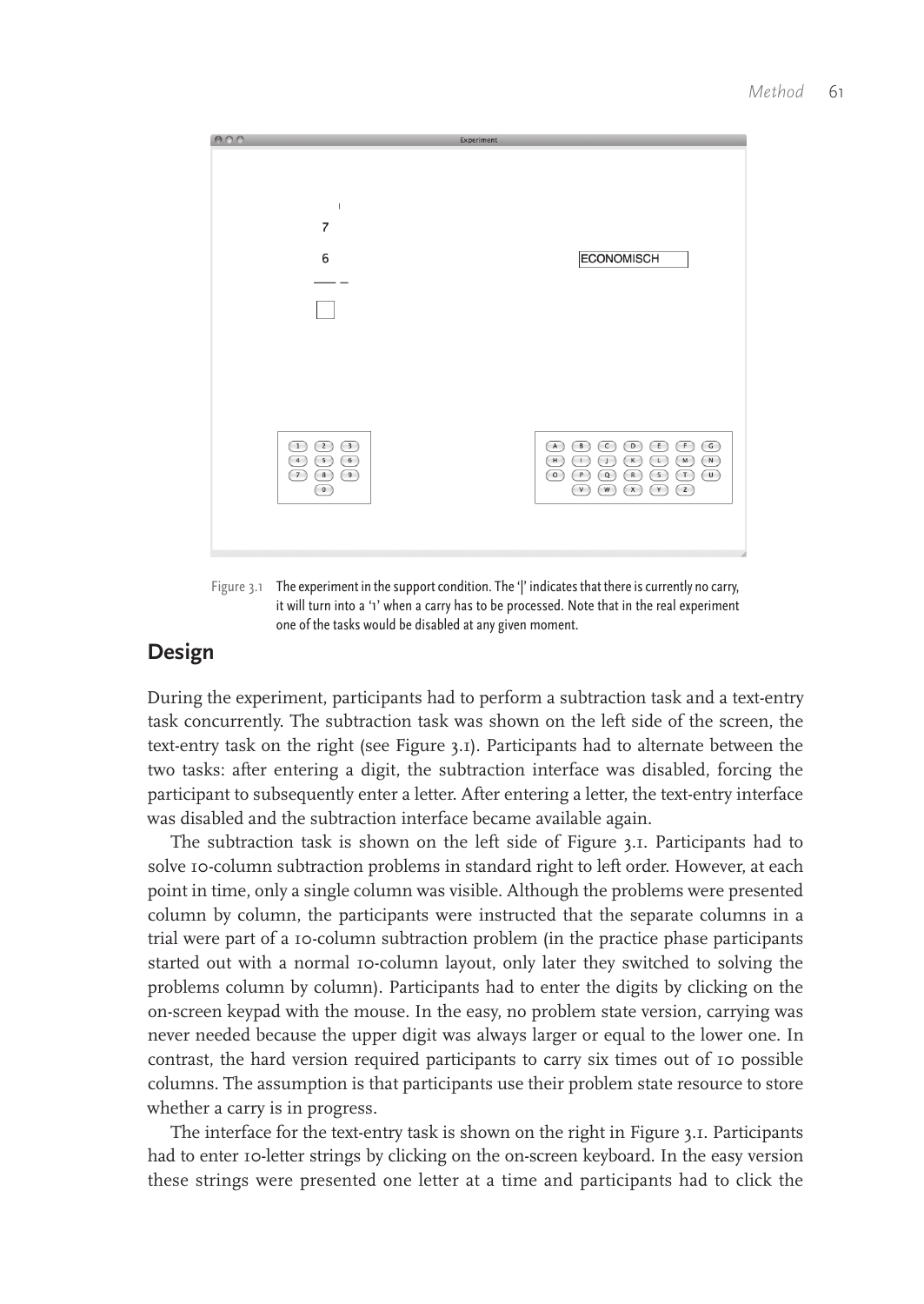corresponding button on the keyboard. In the hard version, a 10-letter word was presented once at the start of a trial. Once a participant clicked on the first letter, the word disappeared and the remaining letters had to be entered one at a time, without feedback. Thus, after the initial presentation of the word in the hard condition, participants could neither see what word they were entering, nor what they had already entered.

Because participants had to alternate between the two tasks after every response, they had to keep track of whether a carry was in progress for the subtraction task and what the word was for the text-entry task while performing the other task.

In the support condition a marker on the screen indicated whether a carry was in progress in the subtraction task. Figure 3.1 shows this condition. The '|' indicates that there is currently no carry in progress. However, as soon the previous column resulted in a carry (e.g., after a column like  $3 - 4$ ), the '|' turned into a '1'. Thus, in the support condition it was not necessary to keep track of the problem state mentally: when a '1' was shown on screen, there was a carry in the previous column.

#### **Stimuli and Apparatus**

The stimuli for the subtraction task were generated anew for each participant. The subtraction problems in the hard version always featured six carries, and resulted in 10-digit answers. The 10 letter words for the hard version of the text-entry task were handpicked from a list of high-frequency Dutch words (CELEX database; Baayen et al., 1993) to ensure that similarities between words were kept at a minimum. These stimuli were also used in the easy text-entry task, except that the letters within the words were scrambled (under the constraint that a letter never appeared twice in a row). Thus, participants were presented pseudo-random sequences of letters that they had to enter one-by-one in the easy condition. By scrambling the words, we controlled for letter-based effects, while preventing the use of strategies to predict the next letter.

The experiment was presented full screen on a 20.1" monitor. Participants were sitting at a normal viewing distance, about 70 cm from the screen. For recording pupil dilation an Eyelink 1000 table-mounted eye tracker of SR Research was used. We recorded one eye, with a sampling frequency of 500 Hz. To improve measurements, participants were seated with their heads positioned in a padded head- and chin-rest.

#### **Procedure**

Each trial started with the presentation of a calibration circle for the eye tracker. After the calibration circle a fixation cross was presented for 6 seconds, to allow pupil dilation to return to baseline. The fixation cross was followed by two horizontally aligned colored circles representing the tasks. The color of the circles indicated the difficulty levels of the tasks (on the left for the subtraction task, on the right for the text-entry task; green for easy, red for hard). The circles stayed on the screen for 1 second, followed by a fixation cross for 600 ms, after which the subtraction and text-entry tasks appeared. Participants had to begin with the subtraction task, and then alternate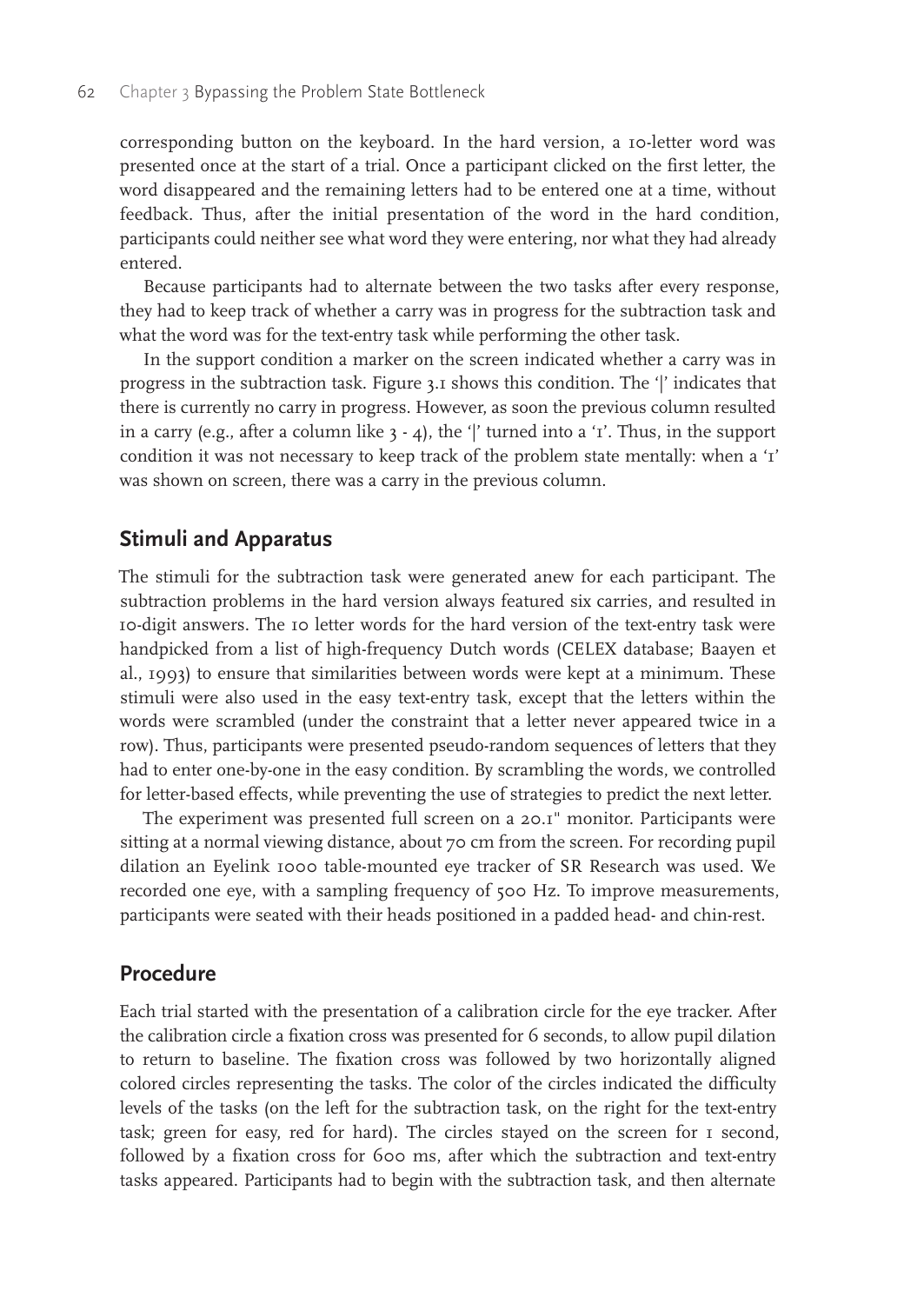between the two tasks. After completing both tasks, a feedback screen was shown for 2 seconds, indicating how many letters and digits were entered correctly. Before the next trial started, a fixation screen was shown for 2 seconds.

The experiment consisted of a practice block and two experimental blocks. One of the experimental blocks contained the support condition; the order was counter-balanced over participants. The practice block consisted of 12 single task trials (4 subtraction trials with 10 columns visible,  $\mu$  subtraction trials with one column visible, and  $\mu$  textentry trials), followed by a block of 4 multitasking trials: all combinations of subtraction and text-entry (*easy-easy*, *hard-easy*, *easy-hard*, and *hard-hard*). Both experimental blocks consisted of 28 multitasking trials. Before the second block the subtraction task was practiced again, to familiarize the participants with using the carry indicator if they did not use this in the first block, or with performing the task without the indicator in the other case. Subtraction and text-entry conditions were randomized within a block. The complete experiment consisted of 56 experimental trials, and lasted for about 90 minutes. In between blocks participants could take a short break. At the start of the multitask practice block and the two experimental blocks the eye tracker was (re) calibrated.

## **Results**

We will discuss the results of the experiment on the basis of our experimental questions. First, we will discuss how the No-Support condition gives experimental support for a problem state bottleneck. We will then turn to the Support condition, to see if the effects of the problem state bottleneck disappear for the subtraction task when external support is provided. Finally, we will discuss mental workload.

We only analyzed the data from the experimental phase of the task. A response time in the subtraction task is defined as the time between a response in the text-entry task and a response in the subtraction task; a response time in the text-entry task as the time between a response in the subtraction task and a response in the text-entry task. First responses of each trial were removed. Outliers were removed from the data (RTs < 250 ms or > 10,000 ms), after which we removed data exceeding three standard deviations from the mean per condition per participant (in total 2.2% of the data was removed). All *F*- and *p*-values are obtained from repeated measure ANOVAs; all error bars depict standard errors. Accuracy data were transformed using an arcsine transformation before being submitted to the ANOVA. We will not discuss all effects in the text, but only the ones relevant to our questions. However, all ANOVA results are listed in Tables 3.1, 3.2, 3.3, 3.4, and 3.5.

#### **The Problem State Bottleneck: Replication**

The No-Support condition of the current experiment is a replication of Experiment I in Borst, Taatgen, & Van Rijn (2010), which was the first in a series of three experiments that we used to argue in favor of a problem state bottleneck. The current results replicate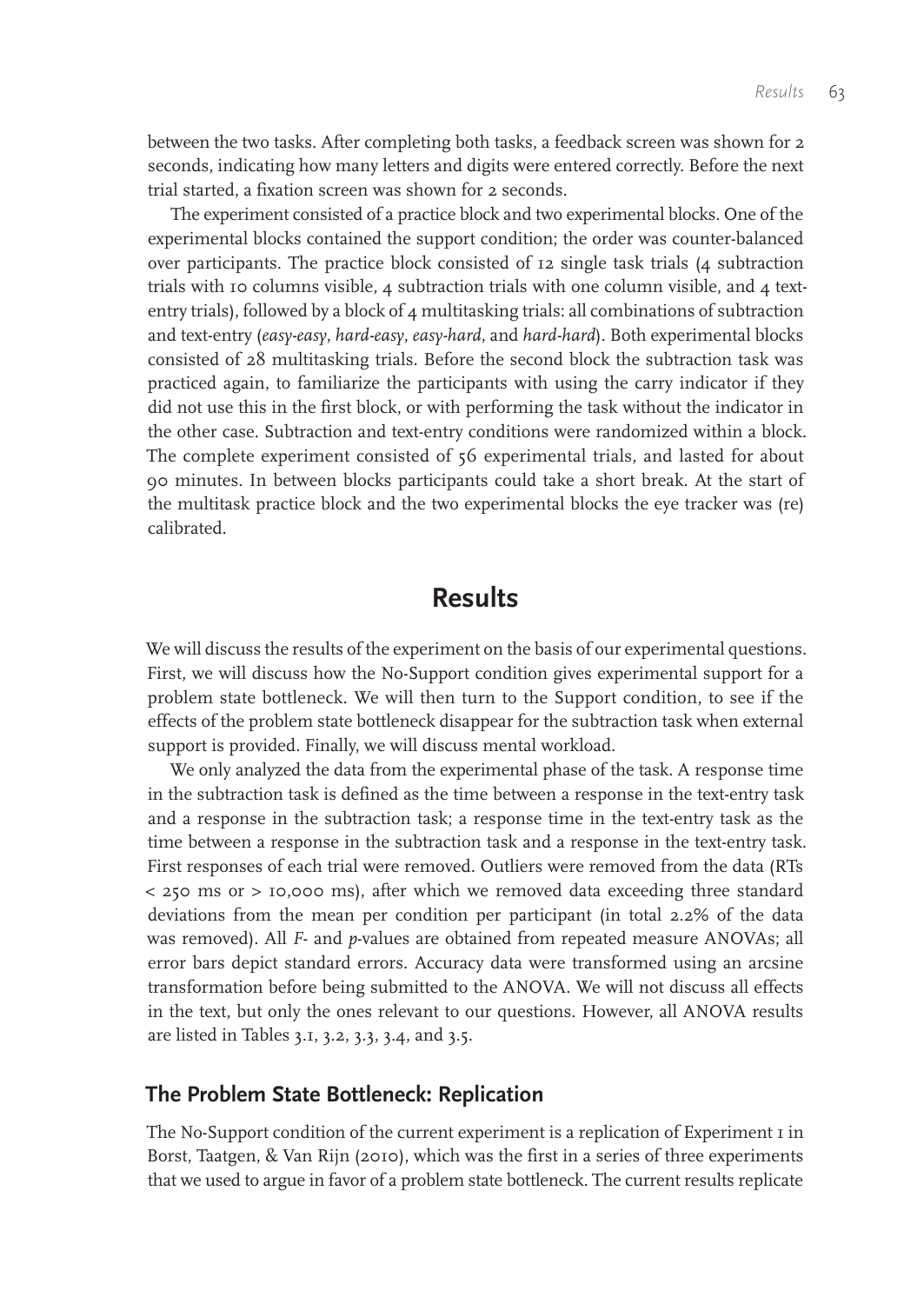

Figure 3.2 Response times. Easy/Hard means Easy Subtraction - Hard Text-Entry, etc. Error bars are standard errors.

the effects in the original data. The left panels of Figure 3.2 show the response times in the No-Support condition (ANOVA results are listed in Table 3.1). On top the response times on the subtraction task are shown. First, we see a large increase in response times with Subtraction Difficulty: when subtraction was hard, response times were much higher than when subtraction was easy. More interestingly, when both tasks were hard, there was an additional increase in response times, as shown by a significant over-additive interaction effect between Subtraction Difficulty and Text-Entry Difficulty. This interaction effect was taken as an indication of a problem state bottleneck: when participants had to maintain a problem state for both tasks, response times increased considerably as compared to when they had to maintain a problem state for only one task.

A similar effect can be seen in the response times on the text-entry task (Figure 3.2, left side, lower panel). Here, response times were lower when text-entry was hard than when text-entry was easy (we discuss this effect in the model section below). However, response times increased when subtraction was hard as well: the *hard-hard* condition. Again, because an additional problem state is required in the other task, we see an increase in response times on the current task. Statistically, this is shown by a significant interaction effect between Subtraction Difficulty and Text-Entry Difficulty.

The accuracy data of both tasks also show this effect, as shown in Figure 3.3, left panels (ANOVA results in Table 3.2). While accuracy naturally decreases with task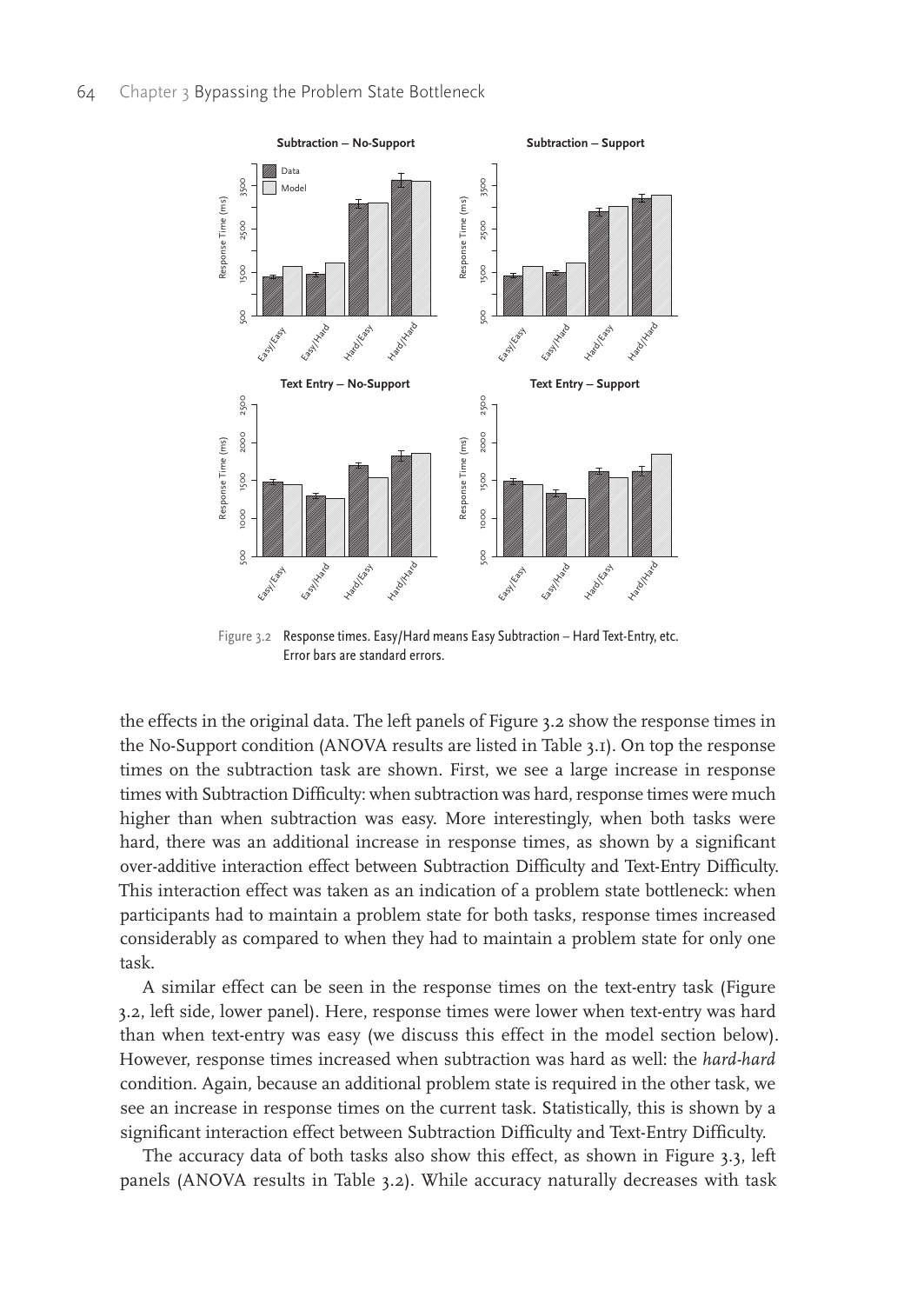

Figure 3.3 Accuracy. Easy/Hard means Easy Subtraction - Hard Text-Entry, etc. Error bars are standard errors.

difficulty of the task itself, it decreases even more when the other task is hard as well (shown by significant interaction effects between Subtraction Difficulty and Text-Entry Difficulty).

Summarizing, we see that response times increase and accuracy decreases when participants had to maintain two problem states as compared to zero or one. Previously, these interaction effects were taken as an indication of a problem state bottleneck. The question is now whether these interaction effects disappear in the subtraction task when external support is provided.

#### **External Support: Bypassing the Bottleneck**

The right panels of Figure 3.2 show the response times in the Support Condition. With respect to the response times on the subtraction task, a significant three-way interaction between Support, Subtraction Difficulty, and Text-Entry Difficulty (Table 3.3) shows that the two-way interaction between Subtraction Difficulty and Text-Entry is smaller in the Support condition than in the No-Support condition. Thus, participants were faster in the *hard-hard* condition with Support than without Support. However, as can be seen in Figure 3.2 and Table 3.1, the two-way interaction between Subtraction Difficulty and Text-Entry Difficulty was also significant with Support: even with external support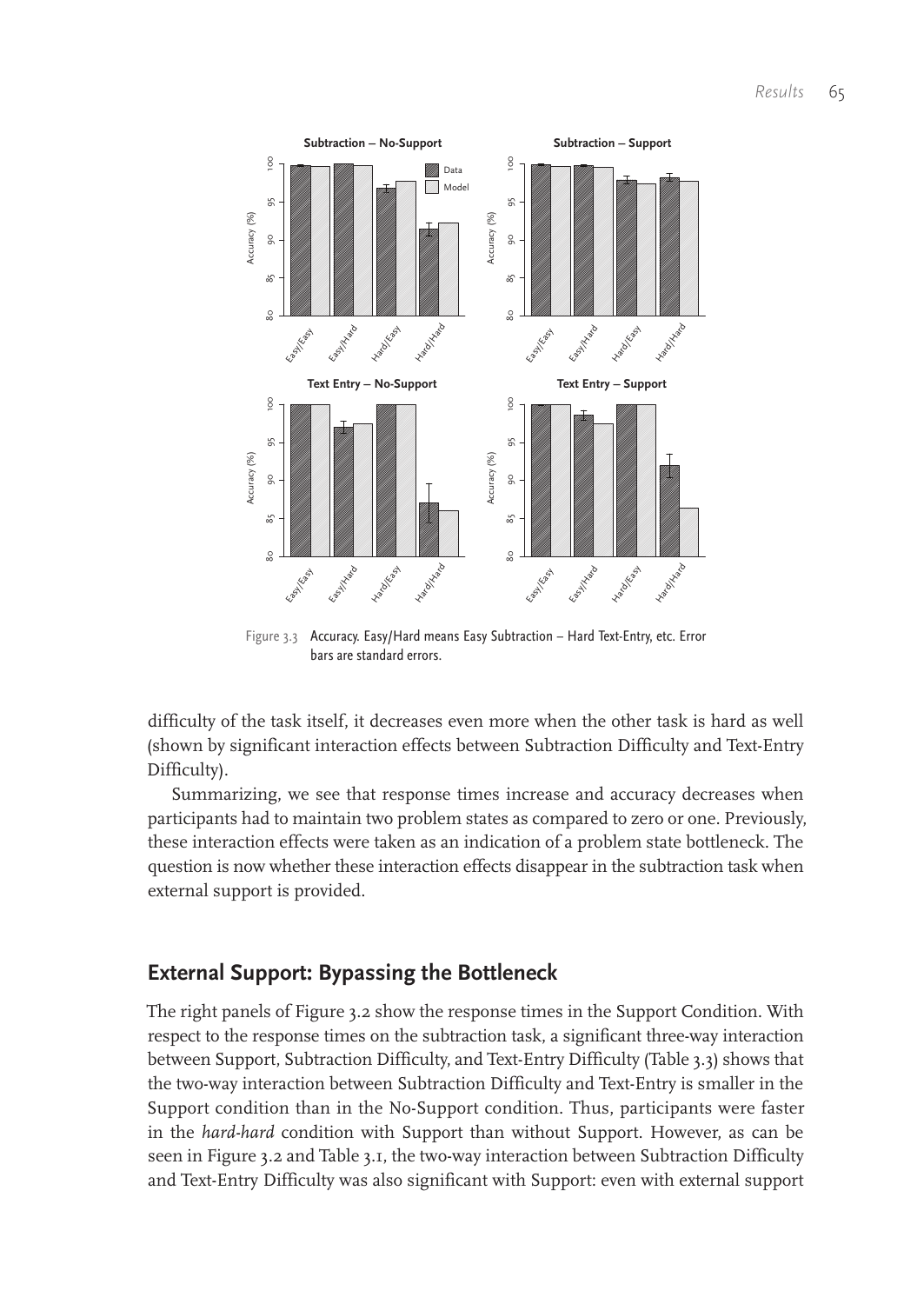|                          | RT No-Support    |             |            | RT Support |        |                                 |
|--------------------------|------------------|-------------|------------|------------|--------|---------------------------------|
| Source                   | F(1,23)          | p           | $\eta_{n}$ | F(1,23)    | p      | 2<br>$n_{\scriptscriptstyle n}$ |
|                          | Subtraction Task |             |            |            |        |                                 |
| Subtraction Difficulty   | 357.9            | 5.001       | .94        | 531.3      | 5.001  | .96                             |
| Text-Entry Difficulty    | 22.0             | 5.001       | .49        | 15.0       | 5.001  | .40                             |
| Subtraction x Text-Entry | 20.0             | $\leq$ .001 | .47        | 14.5       | 5.001  | .39                             |
|                          | Text-Entry Task  |             |            |            |        |                                 |
| Subtraction Difficulty   | 133.6            | 5.001       | .85        | 46.4       | < .001 | .67                             |
| Text-Entry Difficulty    | $<$ 1            |             |            | 2.6        | .12    | .10                             |
| Subtraction x Text-Entry | 26.5             | 5.001       | .53        | 8.6        | .007   | .27                             |

Table 3.1 ANOVA results of the response time data; separate for Support and No-Support.

RT = response times.

Table 3.2 ANOVA results of the accuracy data; separate for Support and No-Support. Note that for the accuracy of the text-entry task we did not find any effects involving Support, which is why we collapsed over Support.

|                                 | Acc No-Support   |                 |            | Acc Support |                    |                          |  |
|---------------------------------|------------------|-----------------|------------|-------------|--------------------|--------------------------|--|
| Source                          | F(1,23)          | р               | $\eta_{n}$ | F(1,23)     | р                  | $n_p$                    |  |
|                                 | Subtraction Task |                 |            |             |                    |                          |  |
| Subtraction Difficulty          | 80.4             | < .001          | .77        | 36.8        | < .001             | .62                      |  |
| Text-Entry Difficulty           | 45.0             | < .001          | .66        | $<$ 1       |                    | $\overline{\phantom{a}}$ |  |
| Subtraction x Text-Entry        | 58.2             | 5.001           | .72        | 1.1         | $\cdot$ 3          | .05                      |  |
|                                 |                  | Text-Entry Task |            |             |                    |                          |  |
| Subtraction Difficulty          | 25.9             | 500.5           | $-53$      |             |                    |                          |  |
| Text-Entry Difficulty           | 173.0            | < .001          | .88        |             | Same as No-Support |                          |  |
| Subtraction $\times$ Text-Entry | 28.1             | < .001          | .55        |             |                    |                          |  |

Acc = accuracy.

participants show an increase in response times in the *hard-hard* condition. Thus, the effect of the problem state bottleneck decreases, but does not fully disappear.

With respect to the response times of the text-entry task, we also observed a significant three-way interaction effect of Support, Subtraction Difficulty, and Text-Entry Difficulty. When external support was provided for the subtraction task, the effects of the problem state bottleneck also decreased in the text-entry task: participants were faster in the *hard-hard* condition. However, also here the two-way interaction effect between Subtraction Difficulty and Text-Entry Difficulty is still present with external support.

The right panels of Figure 3.3 show the accuracy data in the Support condition. Here we see that the two-way interaction effect completely disappears for the subtraction task (the three way interaction is significant, Table 3.3). Thus, participants no longer show the decrease in accuracy in the *hard-hard* condition: the effect of the problem state bottleneck disappeared. In the text-entry task there was no difference between the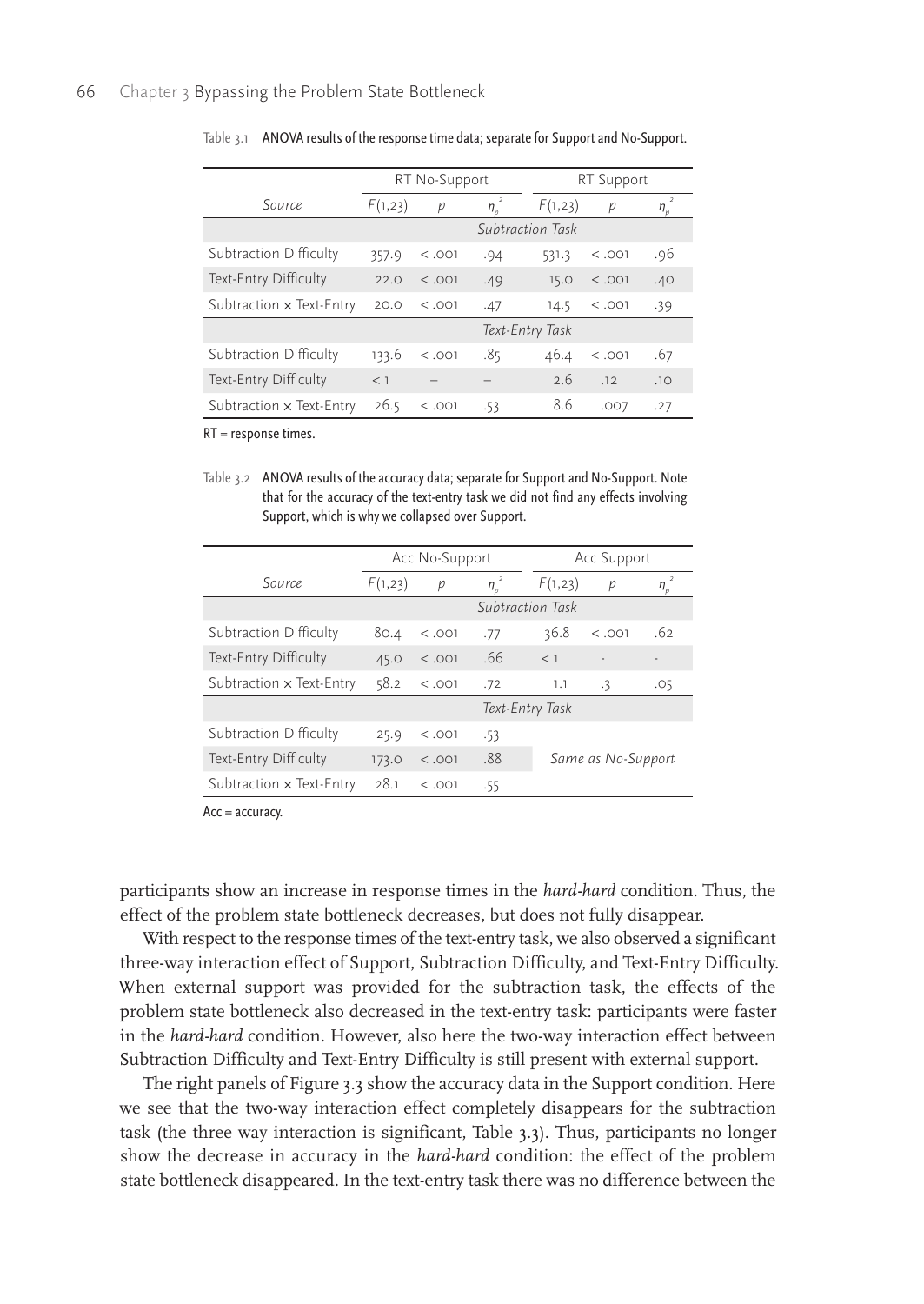|                                           | Response Times  |               | Accuracy                  |         |        |                                |
|-------------------------------------------|-----------------|---------------|---------------------------|---------|--------|--------------------------------|
| Source                                    | F(1,23)         | $\mathcal{D}$ | $\overline{z}$<br>$n_{n}$ | F(1,23) | p      | $\boldsymbol{2}$<br>$\eta_{p}$ |
|                                           |                 |               | Subtraction Task          |         |        |                                |
| Support                                   | 8.02            | .009          | .26                       | 65.7    | < .001 | .74                            |
| Subtraction                               | 484.2           | < .001        | .95                       | 103.8   | < .001 | .82                            |
| Text-Entry                                | 26.3            | < .001        | .53                       | 18.78   | 5.001  | .45                            |
| Support x Subtraction                     | 27.6            | < .001        | .55                       | 66.8    | < .001 | .74                            |
| Support x Text-Entry                      | 4.22            | .05           | .15                       | 12.7    | .002   | .36                            |
| Subtraction $\times$ Text-Entry           | 29.35           | < .001        | .56                       | 24.7    | < .001 | .52                            |
| Support $\times$ Sub. $\times$ Text-Entry | 5.05            | .03           | .18                       | 21.4    | < .001 | .48                            |
|                                           | Text-Entry Task |               |                           |         |        |                                |
| Support                                   | 2.85            | .10           | .11                       | 3.20    | .09    | .12                            |
| Subtraction                               | 105.5           | < .001        | .82                       | 25.7    | 5.001  | .53                            |
| Text-Entry                                | 1.17            | .29           | .05                       | 149.4   | 5.001  | .87                            |
| Support x Subtraction                     | 32.7            | < .001        | .59                       | $<$ 1   |        |                                |
| Support x Text-Entry                      | 3.96            | .06           | .15                       | 3.87    | .06    | .14                            |
| Subtraction $\times$ Text-Entry           | 19.7            | < .001        | .46                       | 27.1    | < .001 | .54                            |
| Support $\times$ Sub. $\times$ Text-Entry | 9.29            | .006          | .29                       | $<$ 1   |        |                                |

Table 3.3 Overall ANOVA results, on the left for response times, on the right for accuracy.

Subtraction = Subtraction Difficulty, Text-Entry = Text-Entry Difficulty.

Support and the No-Support conditions: in both conditions they make most mistakes in the *hard-hard* condition.

In summary, in the response times of the subtraction task the effect of the problem state bottleneck decreased, but did not disappear. In the accuracy data, on the other hand, performance in the subtraction task reached no-bottleneck levels with support. This indicates that external support can indeed help bypassing the problem state bottleneck, but does not bring performance fully back to normal levels. Below we will discuss how our model accounts for this. However, we will first describe the mental workload results.

#### **Pupil Dilation: Mental Workload**

Measuring pupil dilation served two goals: (1) investigating whether the problem state bottleneck leads to an increase in mental effort; and (2) seeing if the level of mental effort changes in the support condition. We calculated percentage change in pupil dilation as compared to the average dilation during the fixation screen before each trial; only data of stable fixations were taken into account. For each step in a trial (entering a digit or letter) the maximum pupil dilation was taken, which was then averaged per condition and participant. The results are shown in Figure 3.4, the ANOVA results reported in Table 3.4 (all conditions) and Table 3.5 (collapsed over Support). As we did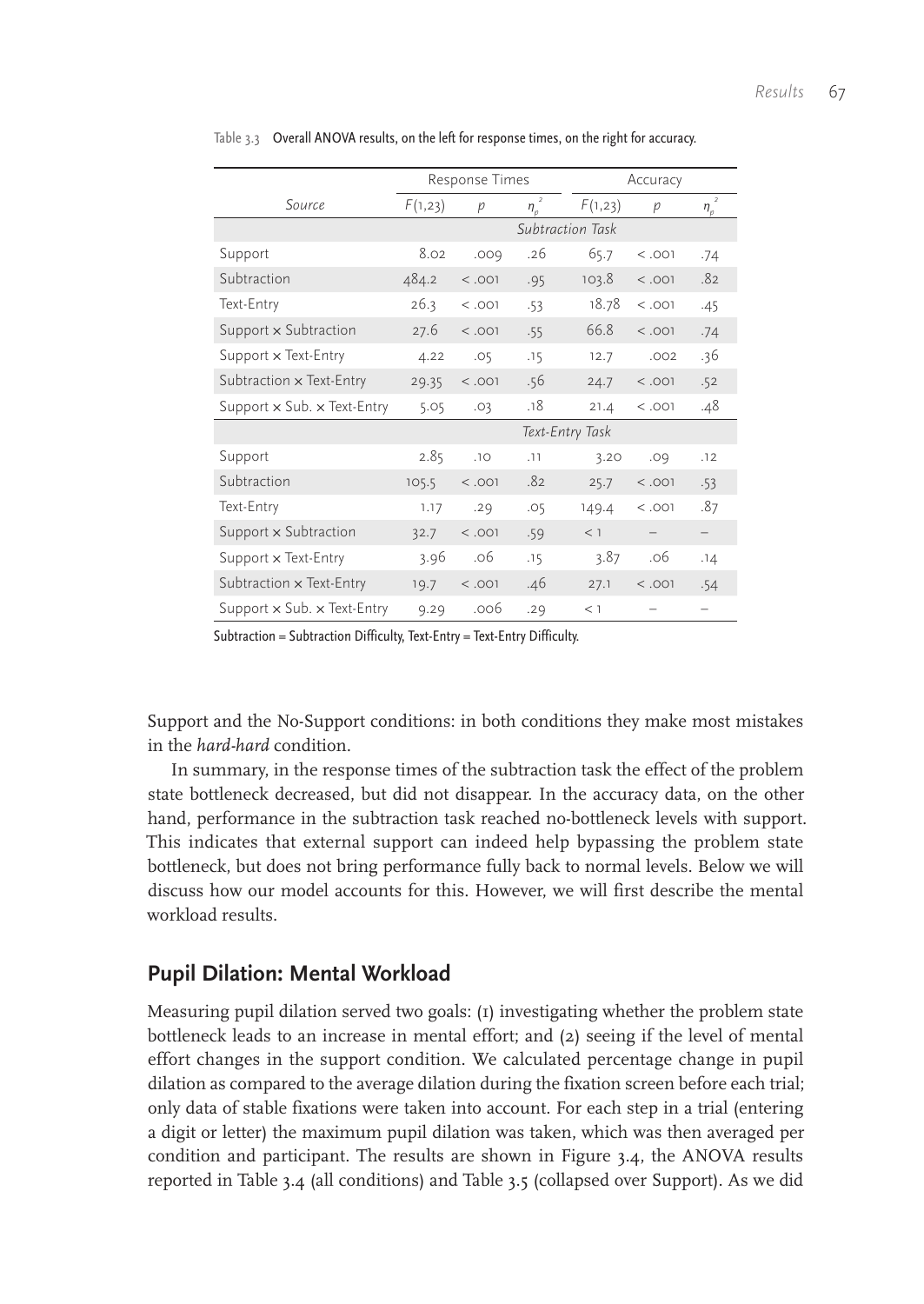

Pupil dilation results. Easy/Hard means Easy Subtraction - Hard Text-Entry, etc. Error bars are standard errors. Figure 3.4

not find a difference in pupil dilation between the support and the no-support condition for either task (no effects involving Support were significant, Table 3.4), we collapsed over Support for both tasks.

The top row of Figure 3.4 shows pupil dilation in the subtraction task. While it seems as if the interaction effect between Subtraction Difficulty and Text-Entry Difficulty is somewhat smaller with external support, this effect did not reach significance. Overall, the two-way interaction between Subtraction Difficulty and Text-Entry Difficulty was significant (see Table 3.5), as were the main effects of Subtraction Difficulty and Text-Entry Difficulty. Thus, pupil dilation increased with task difficulty, and increased even more when both tasks were hard. This replicates the effects that were found in the response time and accuracy data.

The bottom row of Figure 3.4 shows pupil dilation during the text-entry task. The overall interaction effect between Subtraction Difficulty and Text-Entry Difficulty was even more pronounced for the text-entry task than for subtraction: highest pupil dilation levels were observed in the *hard-hard* condition (Figure 3.4). However, again we did not find a significant difference between the support and the no-support condition. In addition to the two-way interaction effect, the main effect of Text-Entry Difficulty was also significant. Thus, in the text-entry task pupil dilation increased considerably when text-entry was hard, but not when subtraction was hard. However, when both tasks were hard an additional increase in pupil dilation was observed.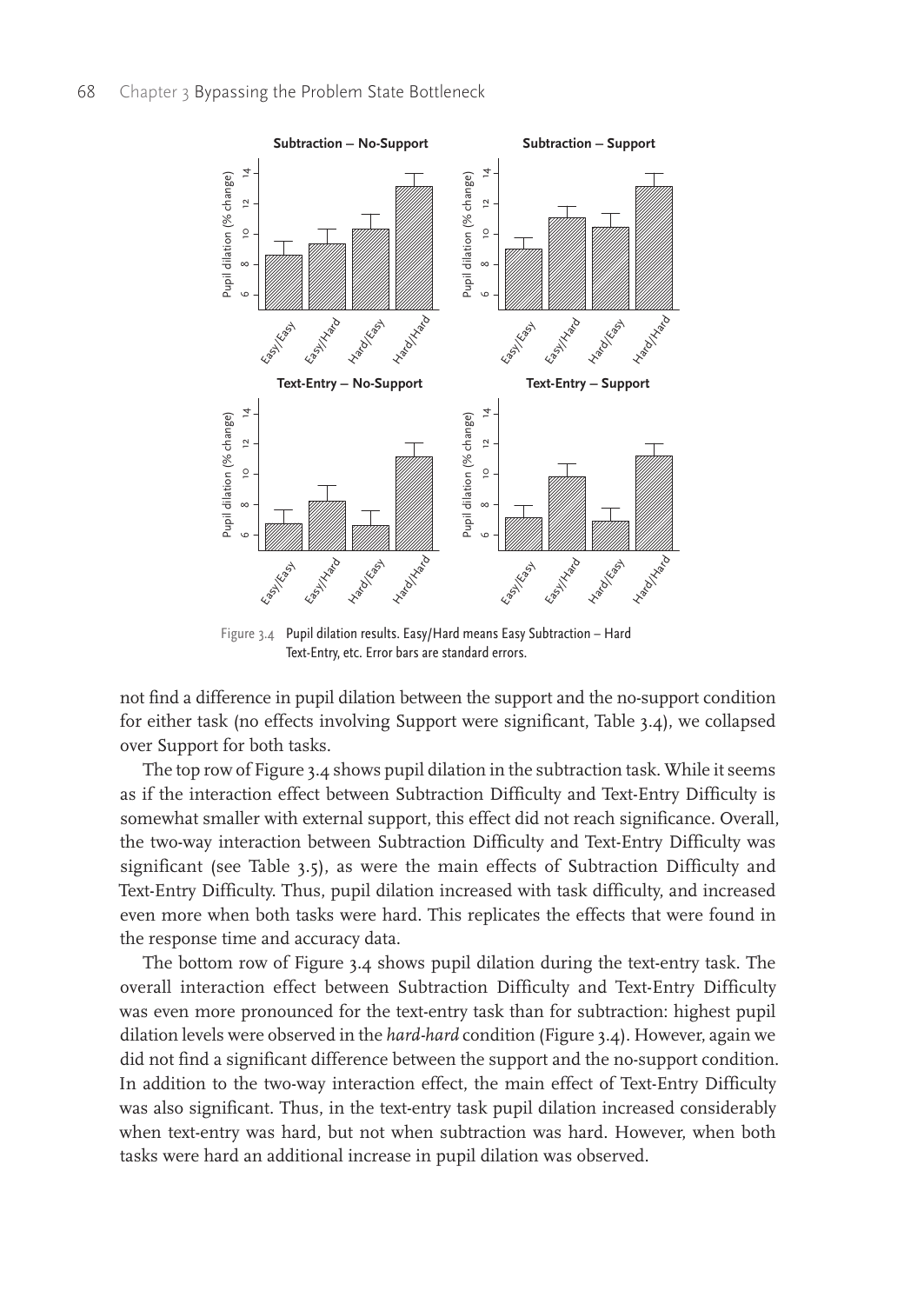|                                           | Pupil Dilation   |          |         |  |
|-------------------------------------------|------------------|----------|---------|--|
| Source                                    | F(1,23)          | p        | $n_{p}$ |  |
|                                           | Subtraction Task |          |         |  |
| Support                                   | 1.86             | .19      | .07     |  |
| Subtraction                               | 15.73            | 500.5    | .41     |  |
| Text-Entry                                | 25.13            | < .001   | .52     |  |
| Support x Subtraction                     | 1.24             | .28      | .05     |  |
| Support x Text-Entry                      | < 1              |          |         |  |
| Subtraction $\times$ Text-Entry           | 7.25             | .01      | .24     |  |
| Support $\times$ Sub. $\times$ Text-Entry | 1.47             | .24      | .06     |  |
|                                           | Text-Entry Task  |          |         |  |
| Support                                   | 2.98             | .10      | .11     |  |
| Subtraction                               | 3.51             | .08      | .13     |  |
| Text-Entry                                | 56.14            | $<$ .001 | .71     |  |
| Support x Subtraction                     | 1.05             | .32      | .04     |  |
| Support x Text-Entry                      | < 1              |          |         |  |
| Subtraction $\times$ Text-Entry           | 24.05            | < .001   | .51     |  |
| Support x Sub. x Text-Entry               | 2.16             | .15      | .09     |  |

Table 3.4 Overall ANOVA results for the pupil dilation data.

Subtraction = Subtraction Difficulty, Text-Entry = Text-Entry Difficulty.

Table 3.5 Overall ANOVA results for the pupil dilation data.

|                          | Pupil Dilation   |        |         |  |
|--------------------------|------------------|--------|---------|--|
| Source                   | F(1,23)          | р      | $n_{n}$ |  |
|                          | Subtraction Task |        |         |  |
| Subtraction Difficulty   | 15.79            | < .001 | .41     |  |
| Text-Entry Difficulty    | 24.76            | < .001 | .52     |  |
| Subtraction x Text-Entry | 7.33             | .01    | .24     |  |
|                          | Text-Entry Task  |        |         |  |
| Subtraction Difficulty   | 3.56             | .07    | .13     |  |
| Text-Entry Difficulty    | 55.86            | < .001 | .71     |  |
| Subtraction x Text-Entry | 24.32            | < .001 | .51     |  |

In summary, we found strong interaction effects between Subtraction Difficulty and Text-Entry Difficulty. These indicate that the performance decrease caused by the problem state bottleneck is also reflected in an increase in mental workload. When external support was provided, this increase in mental workload did not disappear for either task.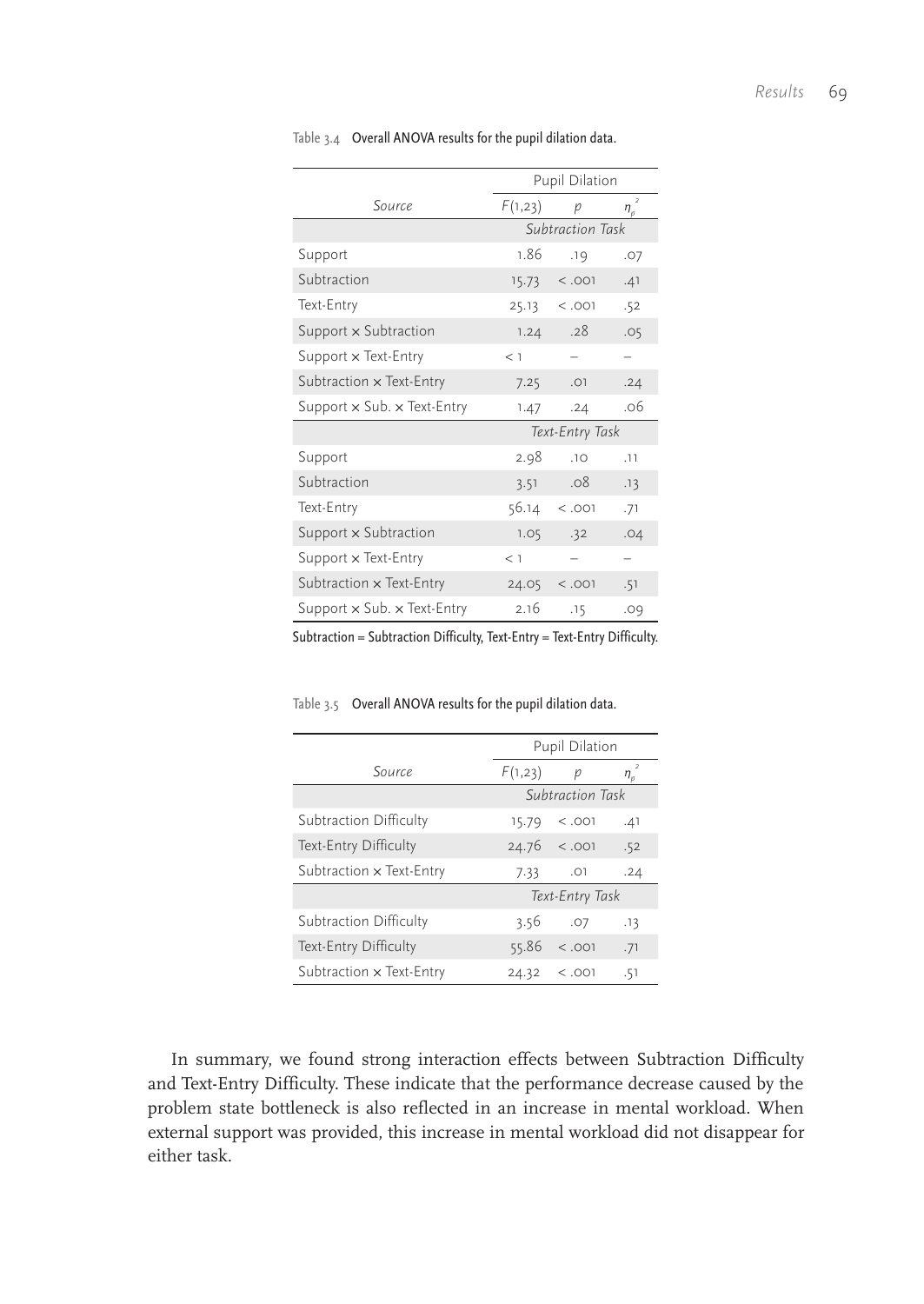# **Cognitive Model**

To account for the observed data, we adapted our computational model of the problem state bottleneck (Borst, Taatgen, Stocco, & Van Rijn, 2010; Borst, Taatgen, & Van Rijn, 2010). This model was developed in the ACT-R cognitive architecture (e.g., Anderson, 2007), and uses threaded cognition theory to account for the multitasking aspects of the task (Salvucci & Taatgen, 2008, 2011). Using a cognitive architecture ensures that the components of the model have been validated earlier, which makes it meaningful to take for instance the memory, visual, and motor components of the task into account (e.g., Cooper, 2007; Newell, 1990). We do not describe the complete model here, but refer the interested reader instead to Borst, Taatgen, & Van Rijn (2010).

For the current paper, the problem state component is our main interest. The assumption of the model is that the problem state resource can only maintain one chunk of information at a time. Thus, as long as at most one of the tasks is hard, the model can do the task without a problem – because then at most one problem state is required – but when both tasks are hard the model can only maintain one problem state, which results in interference. The model assumes that in the *hard-hard* condition, on each step in a trial the problem state resource is swapped out. That is, problem state information of the now current task is restored to the problem state resource, while problem state information of the previous task is moved to declarative memory. Thus, when the model switches to the other task, it first retrieves the necessary problem state information from declarative memory, restores this to the problem state resource, and only then performs the task. This takes time (a memory retrieval and 200 ms problem state restoration costs; Anderson, 2005), which results in increased response times in the *hard-hard* condition. Furthermore, incorrect problem states are sometimes retrieved from memory, resulting in lower accuracy scores in the *hard-hard* condition.

The grey bars in the left panels of Figure 3.2 and 3.3 show the fit of this model to the original task<sup>1</sup>. As can be observed, the model accounts well for the interaction effects in both response times and accuracy data, and also matches quite well to the absolute response times and accuracy data of the task ( $R^2$ - and RMSD-values are reported in Table 3.6). For instance, while we did not add this explicitly to the model, response times are lower in the hard text-entry condition than in the easy text-entry condition. This is caused by the fact that in the easy condition the model has to read which letter it has to enter before it can search for a button and click on it, while in the hard condition the model (and participants) already knows what word it is entering. This saves visual perception time, and thus results in lower response times in the hard text-entry condition.

We extended the model to also perform the subtraction task in the support condition. There were two basic options: either the model always uses the support indicator on the screen, which would result in equal response times in the *hard subtraction – easy text-entry* and the *hard-hard* condition, or it only uses the indicator when it cannot use its problem state, in the *hard-hard* condition. The latter option seems to be the most rational one: using the problem state to remember whether a carry is in progress

<sup>&</sup>lt;sup>1</sup> We fit the model to the data in the no-support condition by estimating retrieval times and retrieval errors from declarative *memory, and mouse- and eye movements. The model code is available from http://www.jelmerborst.nl/models/.*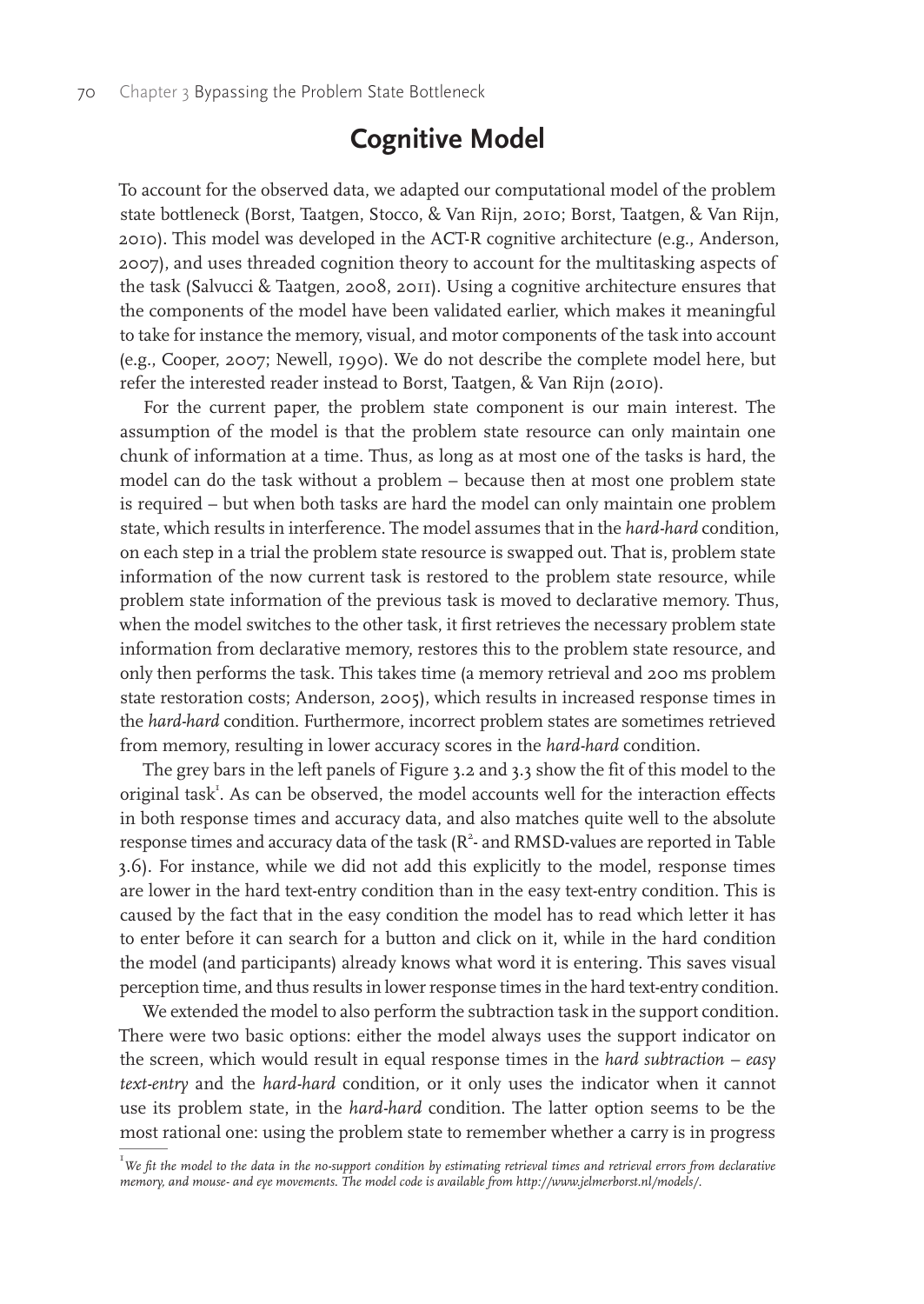Table 3.6 Model fit.

|           | Measurement               | $R^2$ | RMSD             |
|-----------|---------------------------|-------|------------------|
|           | Subtraction No-Support    | 1.0   | $181 \text{ ms}$ |
| <b>RT</b> | Subtraction Support       | 1.0   | 171 ms           |
|           | Text-Entry No-Support     | 0.88  | 88 ms            |
|           | <b>Text-Entry Support</b> | 0.72  | 124 ms           |
|           | Subtraction No-Support    | 0.99  | .68 %            |
| Acc       | Subtraction Support       | 1.0   | .38%             |
|           | Text-Entry No-Support     | 1.0   | $.53\%$          |
|           | <b>Text-Entry Support</b> | 1.0   | 2.8%             |

 $RT =$  Response Times,  $Acc =$  accuracy,  $RMSD =$  root mean squared deviation.

takes less time than having to look at the indicator on each step of a trial (cf. the lower response times in the hard text-entry condition in the previous paragraph). Thus in total it will take less time to do the task when the support indicator is only used in the *hard-hard* condition. When we implemented this strategy in the model, that is, using the problem state resource in the *hard-easy* condition, but the support indicator in the hard-hard condition, this led to a good model-data fit (see Figure 3.2 and 3.3; please note that we did not make any additional changes to the model, all parameters were kept at the same values as for the no-support condition). On the one hand, implementing this strategy resulted in a small interaction effect in response times in the support condition (in the *hard-hard* condition the support indicator has to be processed, this takes more time than doing the task mentally in the *hard-easy* condition). On the other hand, it also results in a complete absence of the interaction effect in the accuracy data (as the model does not make mistakes anymore because of retrieving incorrect problem states). Thus, it seems that participants use the externally presented support only when it helps them to do the task faster than a mental strategy would allow.

It should be noted that the model always uses its problem state resource to *process carries* in the subtraction task, also in the *hard-hard* condition *with* support. Thus, when it has to process a carry, it will use its problem state to represent the intermediate solution (e.g., when solving '6 - 4' with a carry, it will use the problem state to represent '5 - 4'). This is why the model predicts no changes to the interaction effects for the textentry task when external support is presented: It always has to retrieve the text-entry problem state from declarative memory and restore it to the problem state resource before it can start the text-entry task. However, the data show a small decrease of the interaction effects in the support condition in the text-entry task. A simple explanation could be that participants do not need to overwrite their text-entry problem state when using the support indicator for the subtraction task. This should lead to a complete absence of the interaction effect though, both in response times and accuracy. While we see a decrease, the interaction effect is still present. As we have no strong hypothesis about what happens, we decided against making post-hoc changes to the model to fit this.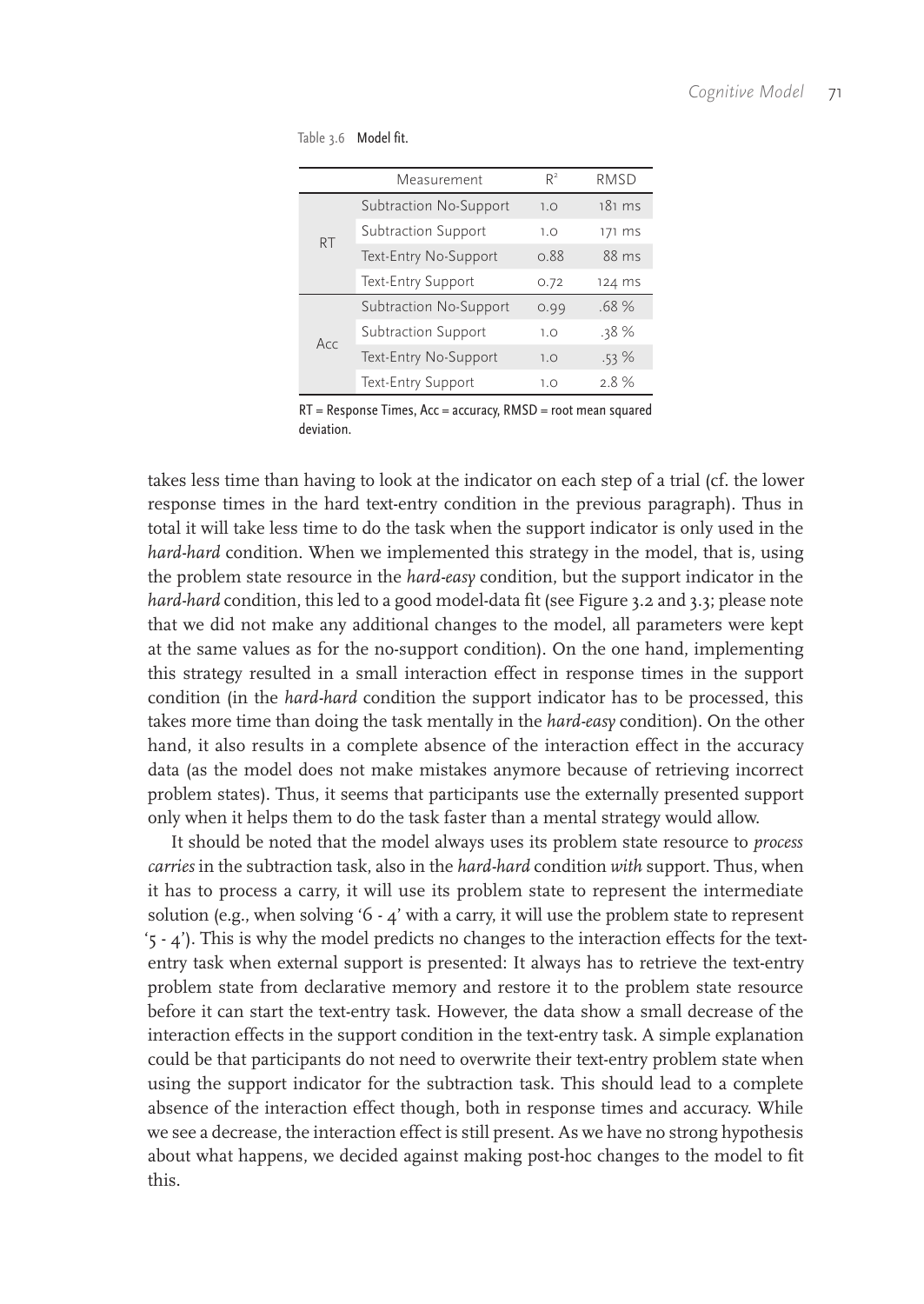Summarizing, the model accounts well for the main effects in the data. While we might have expected to find no interaction effects at all in the support condition for the subtraction task, the model shows that rational behavior does lead to an interaction in the support condition, albeit a smaller one than in the no-support condition. Thus, it seems that it is possible to use problem state information in the environment, but that people only do so when an environment-based strategy is faster than a mental strategy.

# **General Discussion**

In this article we investigated a major bottleneck in human multitasking: the problem state (Borst, Taatgen, & Van Rijn, 2010). It was previously shown that this bottleneck can have considerable influence on performance, both in the lab and in more real-world tasks (Salvucci & Bogunovich, 2010). We therefore looked at how we can design tasks in such a way that the problem state bottleneck can be bypassed. In a dual-task experiment, it was shown that if problem state information is presented on the screen, the negative effects of the problem state bottleneck diminish. Accuracy levels came back to nonbottleneck levels, while response times improved, but did not reach non-bottleneck levels. The computational model showed that this is rational behavior: Participants performed the task as fast as possible, which in the single problem state case meant that they did it mentally, while they used the external support when a problem state was required for both tasks. These results seem to indicate that the problem state bottleneck can be avoided by presenting information in the environment, but that users will only use this information when it leads to faster and less error-prone behavior. Furthermore, the model showed that participants still use their problem state resource for subtraction in the support condition, because otherwise the interaction effects in the text-entry task should have disappeared.

It is not surprising that presenting external support improves performance on a task; the beneficial effects of offloading mental representations to the environment have been described before (e.g., Hollan, Hutchins, & Kirsh, 2000; Kirsh, 1995; Wickens, 1992). However, the current experiment shows that presenting information in the environment only helps in certain cases. Using the model, it is possible to predict exactly when external support is helpful, and when not. In general, we can conclude that it only helps to present external support when users need more than one problem state to carry out a task. While in other cases it might still be used as a memory aid, there are limits on presenting information in the environment. The current research indicates that it is often not necessary to present external information, and that it will not even be used when a mental strategy is faster. Moreover, while the current very simple interface already shows that the costs of visually processing external support have an influence on the task, this is much more important with a real-life interface. When multiple sources of external support are present (as is often the case in real-life systems), this will increase the costs of actually using it, making it important to only present external support when it improves performance.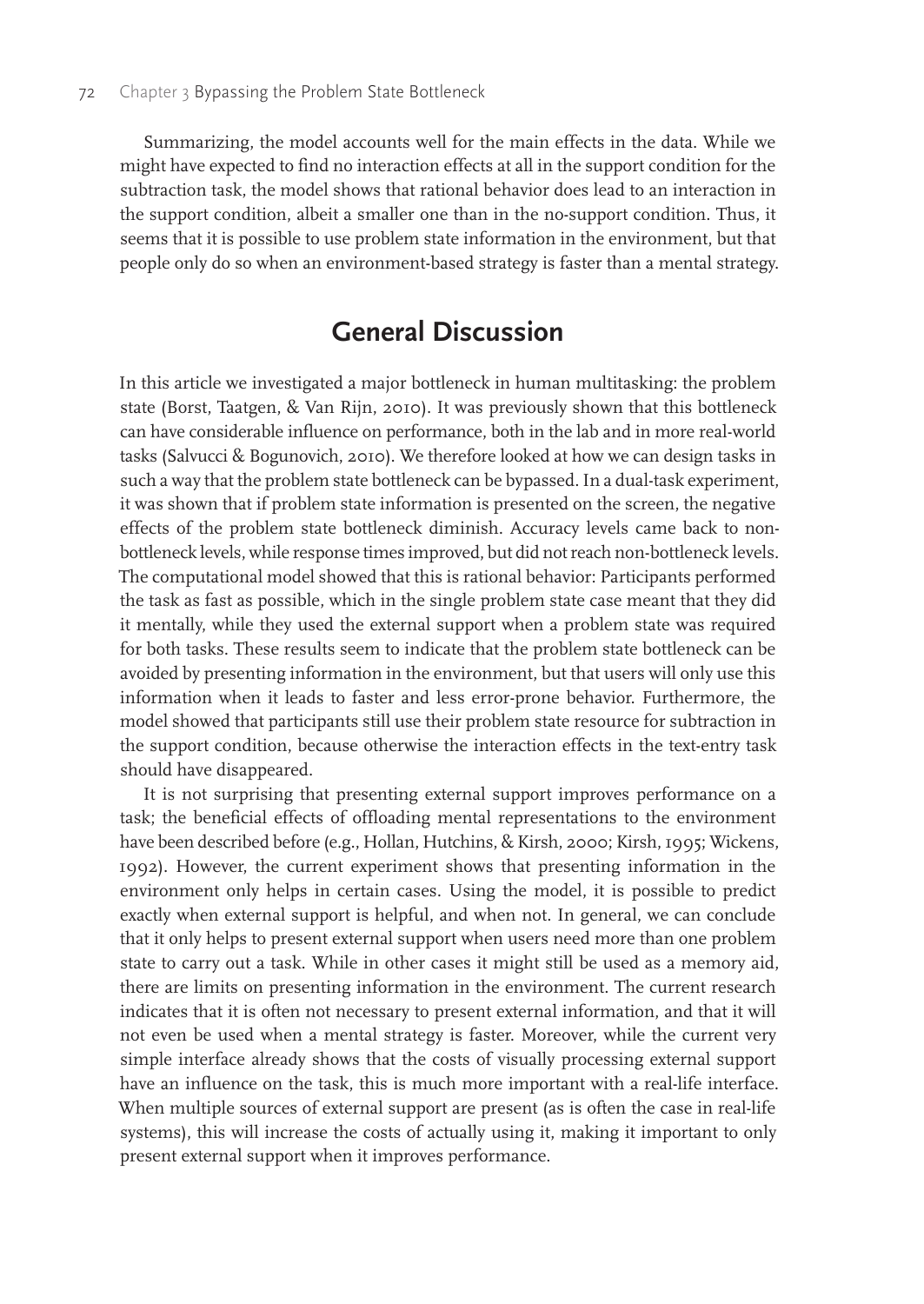As we just described, the current research shows that external support is only helpful when multiple problem states are required for performing a task. However, on the other hand it indicates that already with two concurrent problem states it can be profitable to present information externally. This runs counter to classical ideas that we only have to offload internal representations if we cross a threshold of about 5 items. For instance, based on the classical idea of a working memory capacity of  $7 \pm 2$  items (Miller, 1956), Wickens states that "The  $7 \pm 2$  limit is a critically important one in system design." (1992, p. 222). Based on the current research we would argue for a much lower limit of only one item. However, this is also dependent on the costs of processing the external support: naturally, it is only helpful to present support when the gains are higher than the costs.

Besides behavioral measurements, we also recorded pupil dilation during the experiment. Pupil dilation is assumed to reflect mental effort in a task (e.g., Beatty, 1982; Steinhauer & Hakerem, 1992). Where we previously reported interaction effects in response times and accuracy, we now show that the problem state bottleneck also leads to an over-additive increase in mental effort: we observed higher dilation in the *hard-hard* condition than would be expected based on the separate hard conditions. This is not simply a reflection of increased response times: in the *easy subtraction – hard text-entry* condition we see for example faster response times (Figure 3.2), but higher pupil dilation than in the *easy-easy* condition (Figure 3.4). Interestingly, we did not find a significant difference in mental workload between the support and the no-support condition. This could indicate that while participants offload problem state processing to the screen, it still leads to an increase in mental effort (at least as indicated by pupil dilation). However, as there seems to be a slight difference between the conditions (Figure 3.4), additional experiments are necessary to make this clear.

Given that an objective measure of mental workload, pupil dilation, does not show a difference between the support and no-support conditions, it is likely that also a subjective measure of workload (i.e. questionnaires) would not yield a difference. However, we see in the behavioral data that performance does improve significantly when external support is provided. This indicates that asking users if a certain task environment is a useful improvement is not sufficient, but that detailed measures like response times and low-level errors have to be taken into account when designing user interfaces. Using these measures, cognitive models can then help in identifying bottlenecks in behavior, and how these can be bypassed(see also Gray, 2008, on the use of cognitive architectures in human factors). As shown, a model can for instance be used to predict when external support will be useful to the users of the task, and when the visual processing costs are too high for it to be useful.

We conclude that it is possible to bypass the behavioral effects of the problem state bottleneck by presenting external support. However, when giving external support, it should be taken into account that it is only useful when users need more than one problem state to perform a task, and when the processing costs of the support are not higher than the behavioral gains.